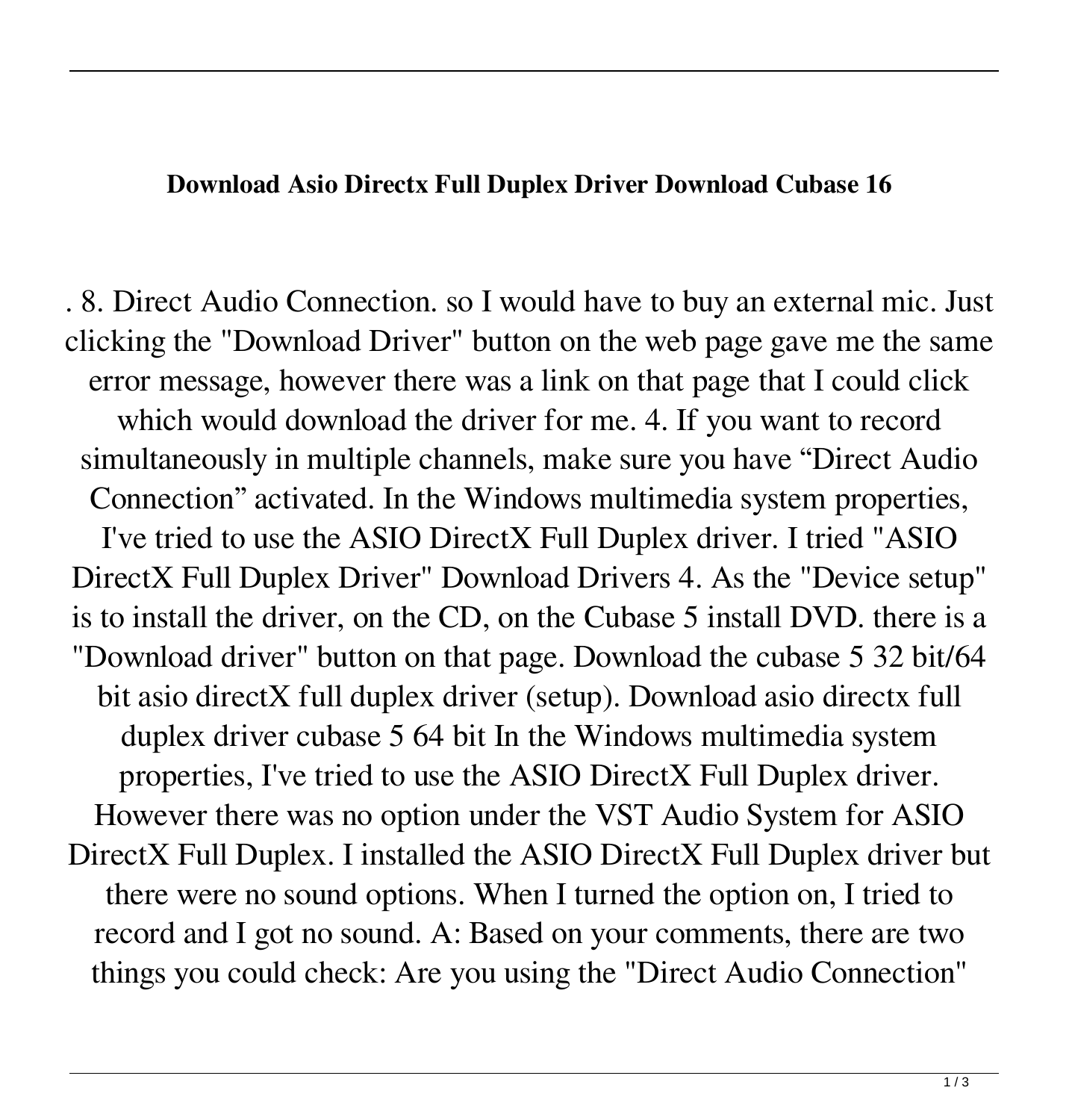option under the VST Audio System? If not, make sure that the setting is enabled. Is your VST Audio System's "ASIO Driver" set to "ASIO DirectX Full Duplex Driver"? If not, you can check by going to "Device Setup" and making sure that "ASIO DirectX Driver" is set to "ASIO DirectX Full Duplex Driver". Cubase does not have an option for ASIO DirectX Full Duplex. That's a Steinberg product feature. You need to purchase the Steinberg driver from their website. the suns of God, but small the youth of man! "I am a candle, and my light is shining for you." Have you a candle? Doesn't it shine for others besides you? Think of some other souls, some souls the light of which is shining for you. There are "suns�

**[Download](https://cinurl.com/2m0hfn)**